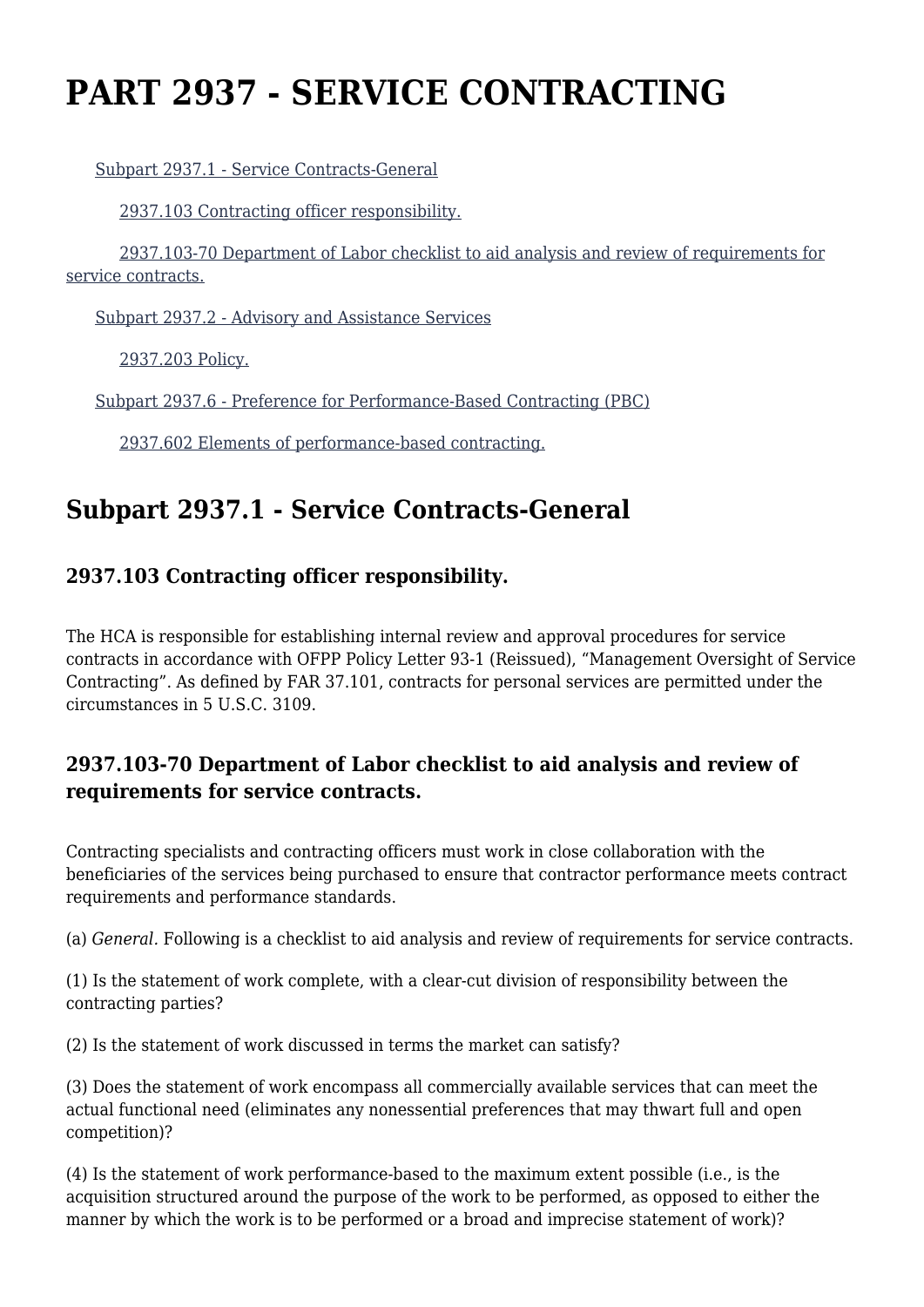(b) *Cost effectiveness.* If the response to any of the following questions is negative, the agency may not have a valid requirement or not be obtaining the requirement in the most cost effective manner.

(1) Is the statement of work written so that it supports the need for a specific service?

(2) Is the statement of work written so that it permits adequate evaluation of contractor versus inhouse cost and performance?

(3) Are the choices of contract type, quality assurance plan, competition strategy, or other related acquisition strategies and procedures in the acquisition plan appropriate to ensure good contractor performance to meet the user's needs?

(4) If a cost reimbursement contract is contemplated, is the acquisition plan adequate to ensure that the contractor will have the incentive to control costs under the contract?

(5) Is the acquisition plan adequate to address the cost effectiveness of using contractor support (either long-term or short-term) versus in-house performance?

(6) Is the cost estimate or other supporting cost information adequate to enable the contracting office to effectively determine whether costs are reasonable?

(7) Is the statement of work adequate to describe the requirement in terms of "what" is to be performed as opposed to "how" the work is to be accomplished?

(8) Is the acquisition plan adequate to ensure that there is proper consideration given to "quality" and "best value?"

(c) *Control.* If the response to any of the following questions is negative, there may be a control problem.

(1) Are there sufficient resources to evaluate contractor performance when the statement of work requires the contractor to provide advice, analysis and evaluation, opinions, alternatives, or recommendations that could significantly influence agency policy development or decision-making?

(2) Does the quality assurance plan provide for adequate monitoring of contractor performance?

(3) Is the statement of work written so that it specifies a contract deliverable or requires progress reporting on contractor performance?

(4) Is agency expertise adequate to independently evaluate the contractor's approach, methodology, results, options, conclusions or recommendations?

(d) *Conflicts of interest.* If the response to any of the following questions is affirmative, there may be a conflict of interest.

(1) Can the potential offeror perform under the contract to devise solutions or make recommendations that would influence the award of future contracts to that contractor?

(2) If the requirement is for support services (such as system engineering or technical direction), were any of the potential offerors involved in developing the system design specifications or in the production of the system?

(3) Has a potential offeror participated in earlier work involving the same program or activity that is the subject of the present contract, wherein the offeror had access to source selection or proprietary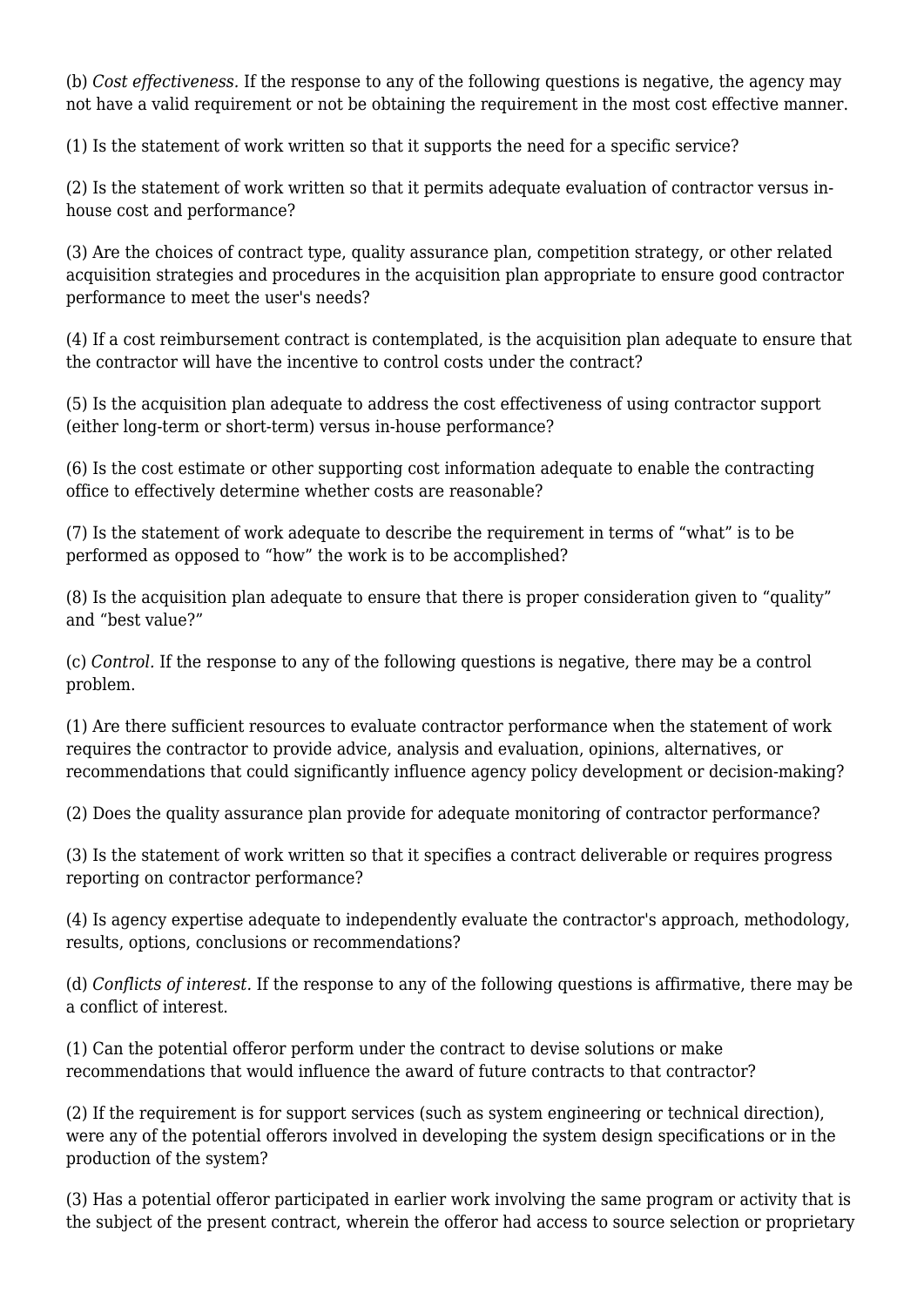information not available to other offerors competing for the contract?

(4) Will the contractor be evaluating a competitor's work?

(5) Does the contract allow the contractor to accept its own products or activities on behalf of the Government?

(6) Will the work under this contract put the contractor in a position to influence government decision-making, e.g., developing regulations that will affect the contractor's current or future business?

(7) Will the work under this contract affect the interests of the contractor's other clients?

(8) Are any of the potential offerors, or their personnel who will perform the contract, former agency officials who - while employed by the agency - personally and substantially participated in the development of the requirement for, or the procurement of, these services within the past two years?

(e) *Competition.* If the response to any of the following questions is negative, competition may be unnecessarily limited.

(1) Is the statement of work defined so as to avoid overly restrictive specifications or performance standards?

(2) Is the contract formulated in such a way as to avoid creating a continuous and dependent arrangement with the same contractor?

(3) Is the use of an indefinite quantity or term contract arrangement appropriate to obtain the required services?

(4) Will the requirement be obtained through the use of full and open competition?

### **Subpart 2937.2 - Advisory and Assistance Services**

#### **2937.203 Policy.**

(a) HCAs having a requirement for certain advisory and assistance services are required by the Department of Labor Manual Series (*See* DLMS 2 836) to prepare a written justification for such services. Written justification must be submitted to the Assistant Secretary for Administration and Management for review by the Procurement Review Board, for Assistant Secretary for Administration and Management approval.

(b) Regardless of the type of action planned, the justification in paragraph (a) of this section must include the following:

(1) A statement of need, which certifies that the requested services do not unnecessarily duplicate any previously performed work.

(2) Nature and scope of the need, and the results expected.

(3) Extent to which in-house staff availability was assessed, and the reasons why procurement of